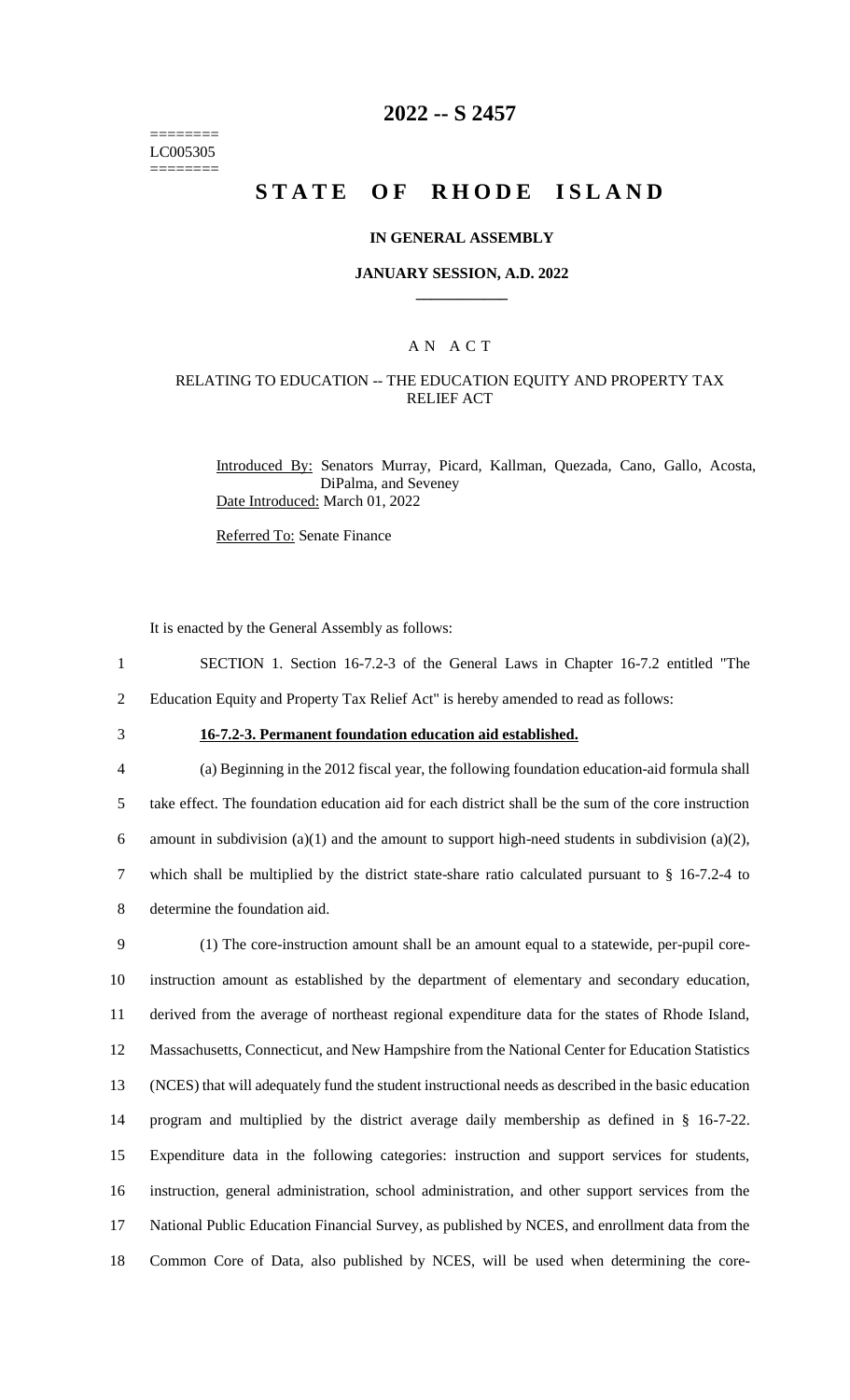instruction amount. The core-instruction amount will be updated annually. For the purpose of calculating this formula, school districts' resident average daily membership shall exclude charter school and state-operated school students.

 (2) The amount to support high-need students beyond the core-instruction amount shall be 5 determined by multiplying a student success factor of forty percent (40%) forty-five percent (45%) by the core instruction per-pupil amount described in subdivision (a)(1) and applying that amount for each resident child whose family income is at or below one hundred eighty-five percent (185%) of federal poverty guidelines, hereinafter referred to as "poverty status."

 (3) In local education agencies, when over forty-five percent (45%) of resident children are 10 classified as "poverty status," the student success factor will be fifty percent (50%) by the core 11 instruction per-pupil amount described in subsection (a)(1) of this section and applying that amount for each resident child whose family income is at or below one hundred eight-five percent (185%) 13 of federal poverty guidelines. (b) The department of elementary and secondary education shall provide an estimate of the foundation education aid cost as part of its budget submission pursuant to § 35-3-4. The estimate shall include the most recent data available as well as an adjustment for average daily membership

growth or decline based on the prior year experience.

 (c) In addition, the department shall report updated figures based on the average daily membership as of October 1 by December 1.

 (d) Local education agencies may set aside a portion of funds received under subsection (a) to expand learning opportunities such as after school and summer programs, full-day kindergarten and/or multiple pathway programs, provided that the basic education program and all other approved programs required in law are funded.

 (e) The department of elementary and secondary education shall promulgate such regulations as are necessary to implement fully the purposes of this chapter.

SECTION 2. This act shall take effect upon passage.

======== LC005305 ========